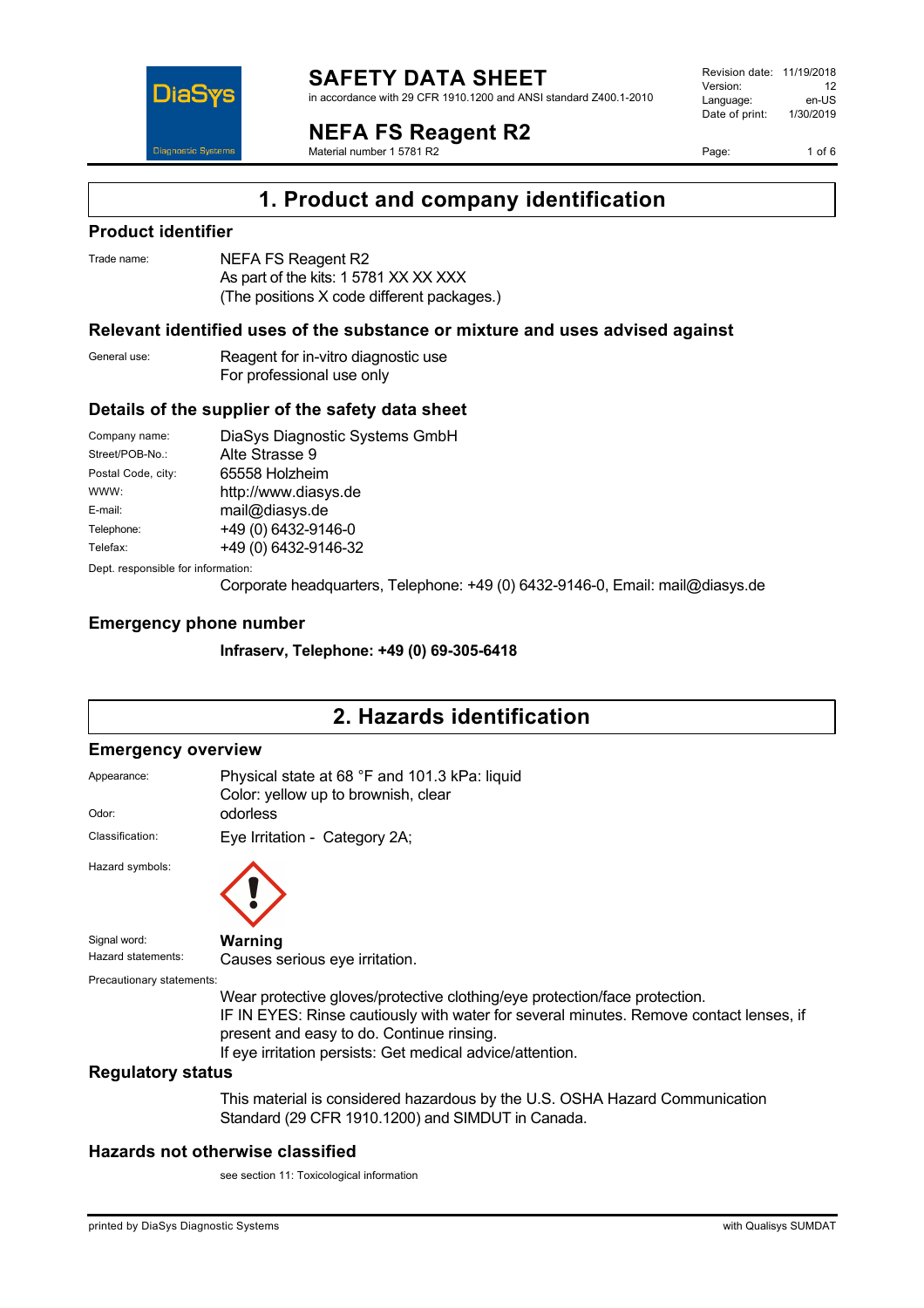

## **NEFA FS Reagent R2**

Material number 1 5781 R2

Revision date: 11/19/2018 Version: 12<br>Language: en-LIS Language: Date of print: 1/30/2019

Page: 2 of 6

# **3. Composition / Information on ingredients**

Chemical characterization: Aqueous solution of anorganic salts and organic compounds.

| Relevant ingredients: |                                                      |           |                                                                                                                                     |
|-----------------------|------------------------------------------------------|-----------|-------------------------------------------------------------------------------------------------------------------------------------|
| CAS No.               | Designation                                          | Content   | Classification                                                                                                                      |
| CAS 9002-93-1         | Octylphenoxypolyethoxyethanol                        | $< 2.5\%$ | Acute Toxicity - oral - Category 4.<br>Eye Damage - Category 1.<br>Aquatic toxicity - chronic -<br>Category 2.                      |
| CAS<br>10191-18-1     | 2-[bis(2-Hydroxyethyl)amino]<br>ethanesulphonic acid | $< 2\%$   | Skin Irritation - Category 2.<br>Eye Irritation - Category 2A.<br>Specific Target Organ Toxicity<br>(Single Exposure) - Category 3. |

| 4. First aid measures                              |                                                                                                                                                                                                                                            |  |
|----------------------------------------------------|--------------------------------------------------------------------------------------------------------------------------------------------------------------------------------------------------------------------------------------------|--|
| General information:                               | First aider: Pay attention to self-protection!<br>If medical advice is needed, have product container or label at hand.                                                                                                                    |  |
| In case of inhalation:                             | Provide fresh air. Seek medical aid in case of troubles.                                                                                                                                                                                   |  |
| Following skin contact:                            | Change contaminated clothing. Remove residues with water. Seek medical aid in case of<br>troubles.                                                                                                                                         |  |
| After eye contact:                                 | Immediately flush eyes with plenty of flowing water for 10 to 15 minutes holding eyelids<br>apart. Remove contact lenses, if present and easy to do. Continue rinsing. Subsequently<br>seek the immediate attention of an ophthalmologist. |  |
| After swallowing:                                  | Rinse mouth immediately and drink plenty of water. Never give anything by mouth to an<br>unconscious person. Seek medical attention.                                                                                                       |  |
| Most important symptoms/effects, acute and delayed |                                                                                                                                                                                                                                            |  |
|                                                    | Causes serious eye irritation.                                                                                                                                                                                                             |  |

## **Information to physician**

Treat symptomatically.

# **5. Fire fighting measures**

Flash point/flash point range:

not combustible

Auto-ignition temperature: No data available

Suitable extinguishing media:

Product is non-combustible. Extinguishing materials should therefore be selected according to surroundings.

## **Specific hazards arising from the chemical**

Fires in the immediate vicinity may cause the development of dangerous vapors. In case of fire may be liberated: Nitrogen oxides (NOx), sulphur oxides, Carbon monoxide and carbon dioxide.

Protective equipment and precautions for firefighters:

Wear self-contained breathing apparatus.

Additional information: Do not allow fire water to penetrate into surface or ground water.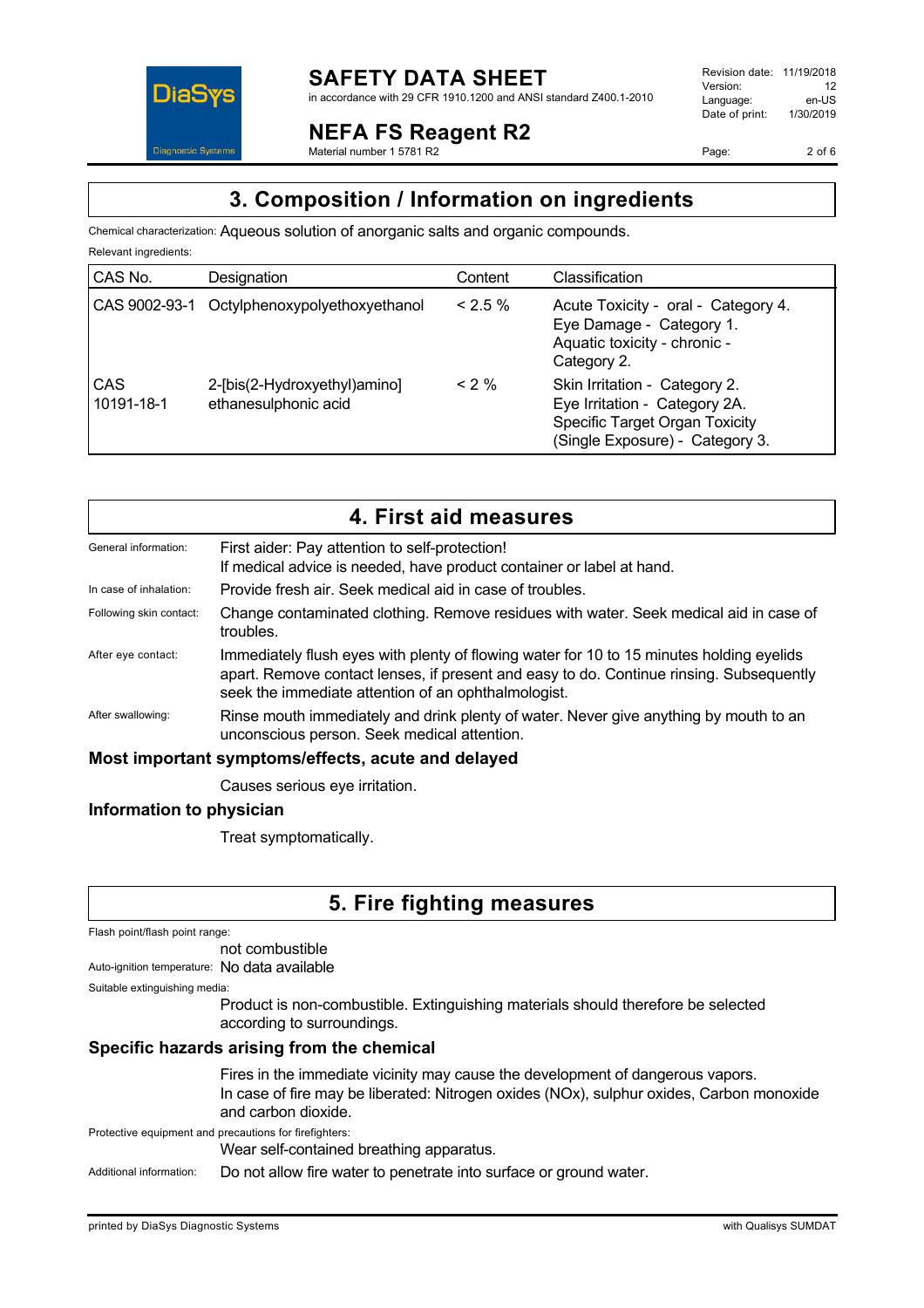

in accordance with 29 CFR 1910.1200 and ANSI standard Z400.1-2010

## **NEFA FS Reagent R2**

Material number 1 5781 R2

Revision date: 11/19/2018 Version: 12<br>Language: en-LIS Language: en-US<br>Date of print: 1/30/2019  $Date$  of print:

Page: 3 of 6

Personal precautions: Avoid contact with skin and eyes. Wear appropriate protective equipment. Provide adequate ventilation. Keep unprotected people away.

Environmental precautions:

Do not allow to penetrate into soil, waterbodies or drains.

Methods for clean-up: Soak up with absorbent materials such as sand, siliceus earth, acid- or universal binder. Store in special closed containers and dispose of according to ordinance. Wash spill area with plenty of water.

# **7. Handling and storage**

### **Handling**

Advices on safe handling: Avoid contact with skin and eyes. Wear appropriate protective equipment. Keep all containers, equipment and working place clean. Provide adequate ventilation, and local exhaust as needed. Do not eat, drink or smoke when using this product. Wash hands thoroughly after handling. Have eye wash bottle or eye rinse ready at work place.

### **Storage**

Requirements for storerooms and containers:

Keep containers tightly closed and at a temperature between 35.6 °F and 46.4 °F. Do not freeze. Protect from light. Keep sterile.

Hints on joint storage: Keep away from food, drink and animal feedingstuffs.

# **8. Exposure controls / personal protection**

### **Engineering controls**

Provide good ventilation and/or an exhaust system in the work area. See also information in chapter 7, section storage.

### **Personal protection equipment (PPE)**

| Eye/face protection             | Tightly sealed goggles according to OSHA Standard - 29 CFR: 1910.133 or ANSI<br>Z87.1-2010.                                                                                                                                                     |
|---------------------------------|-------------------------------------------------------------------------------------------------------------------------------------------------------------------------------------------------------------------------------------------------|
| Skin protection                 | Wear suitable protective clothing.                                                                                                                                                                                                              |
|                                 | Protective gloves according to OSHA Standard - 29 CFR: 1910.138.<br>Glove material: Butyl caoutchouc (butyl rubber) - Breakthrough time: >480 min.<br>Observe glove manufacturer's instructions concerning penetrability and breakthrough time. |
| Respiratory protection:         | Use a breathing protection against vapors/aerosol.<br>Use combination filter type A/P according to OSHA Standard - 29 CFR: 1910.134 or ANSI<br>Z88.2.                                                                                           |
| General hygiene considerations: |                                                                                                                                                                                                                                                 |
|                                 | Avoid contact with skin and eyes. Change contaminated clothing. Wash hands before<br>hreaks and after work. Do not eat drink or smoke when using this product. Have eve                                                                         |

 $\epsilon$ nd after work. Do not eat, drink or smoke when using this product. Have eye wash bottle or eye rinse ready at work place.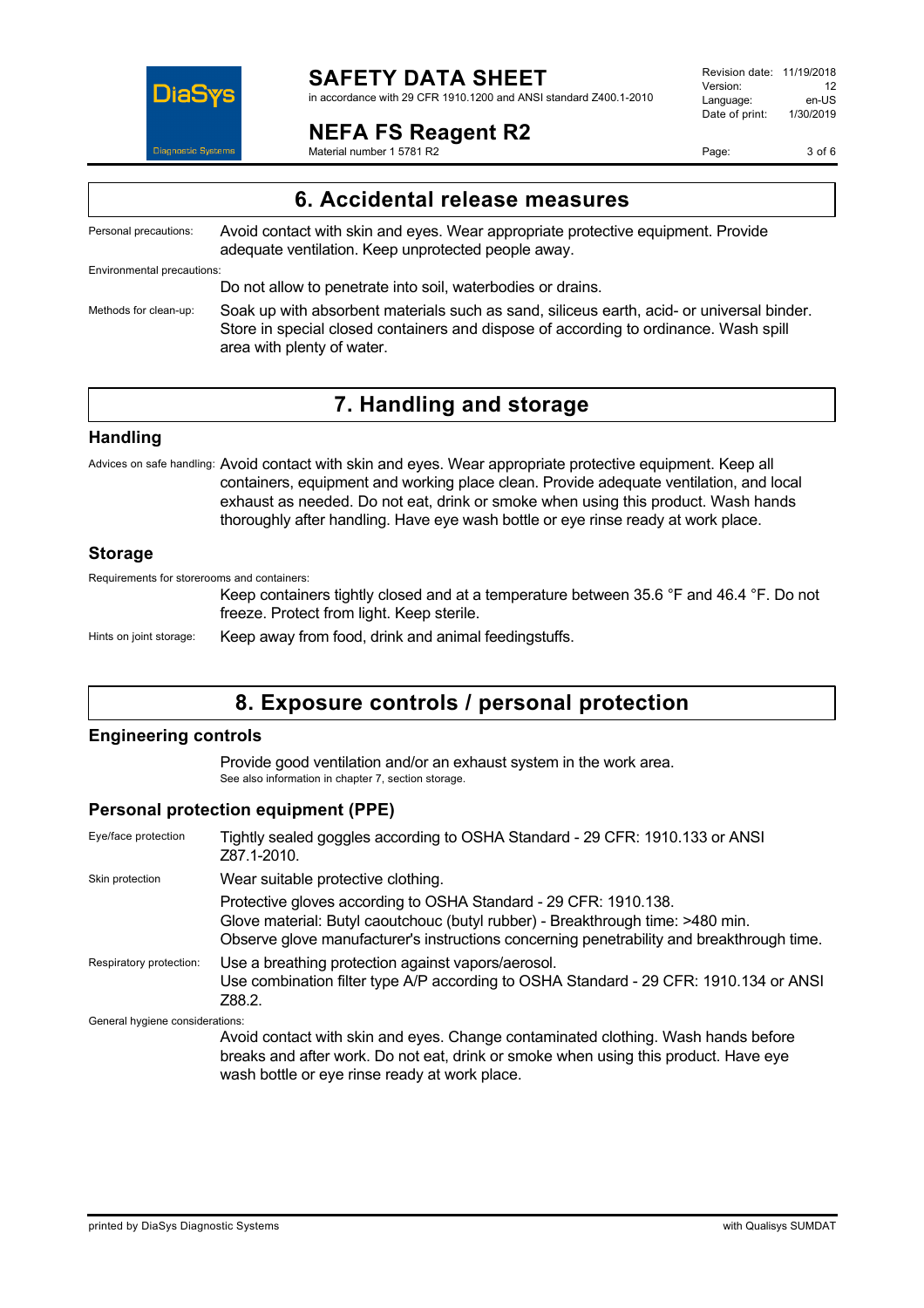

in accordance with 29 CFR 1910.1200 and ANSI standard Z400.1-2010

**NEFA FS Reagent R2**

Material number 1 5781 R2

Revision date: 11/19/2018 Version: 12<br>
Language: en-US Language: en-US<br>Date of print: 1/30/2019  $Date$  of print:

Page: 4 of 6

# **9. Physical and chemical properties**

## **Information on basic physical and chemical properties**

| Appearance:                              | Physical state at 68 °F and 101.3 kPa: liquid<br>Color: yellow up to brownish, clear |
|------------------------------------------|--------------------------------------------------------------------------------------|
| Odor:                                    | odorless                                                                             |
| Odor threshold:                          | No data available                                                                    |
| pH value:                                | at 77 °F: 7.0                                                                        |
| Melting point/freezing point:            | No data available                                                                    |
| Initial boiling point and boiling range: | No data available                                                                    |
| Flash point/flash point range:           | not combustible                                                                      |
| Evaporation rate:                        | No data available                                                                    |
| Flammability:                            | No data available                                                                    |
| Explosion limits:                        | No data available                                                                    |
| Vapor pressure:                          | No data available                                                                    |
| Vapor density:                           | No data available                                                                    |
| Density:                                 | at 68 °F: 1.0075 g/mL                                                                |
| Water solubility:                        | completely miscible                                                                  |
| Partition coefficient: n-octanol/water:  | No data available                                                                    |
| Auto-ignition temperature:               | No data available                                                                    |
| Thermal decomposition:                   | No data available                                                                    |
| Additional information:                  | No data available                                                                    |

# **10. Stability and reactivity**

| No data available                                                                                                                                        |  |
|----------------------------------------------------------------------------------------------------------------------------------------------------------|--|
| Stable under recommended storage conditions.                                                                                                             |  |
| Possibility of hazardous reactions<br>No hazardous reactions known.                                                                                      |  |
| Protect against heat /sun rays.                                                                                                                          |  |
| No data available                                                                                                                                        |  |
| Hazardous decomposition products:<br>No hazardous decomposition products when regulations for storage and handling are<br>observed.<br>No data available |  |
|                                                                                                                                                          |  |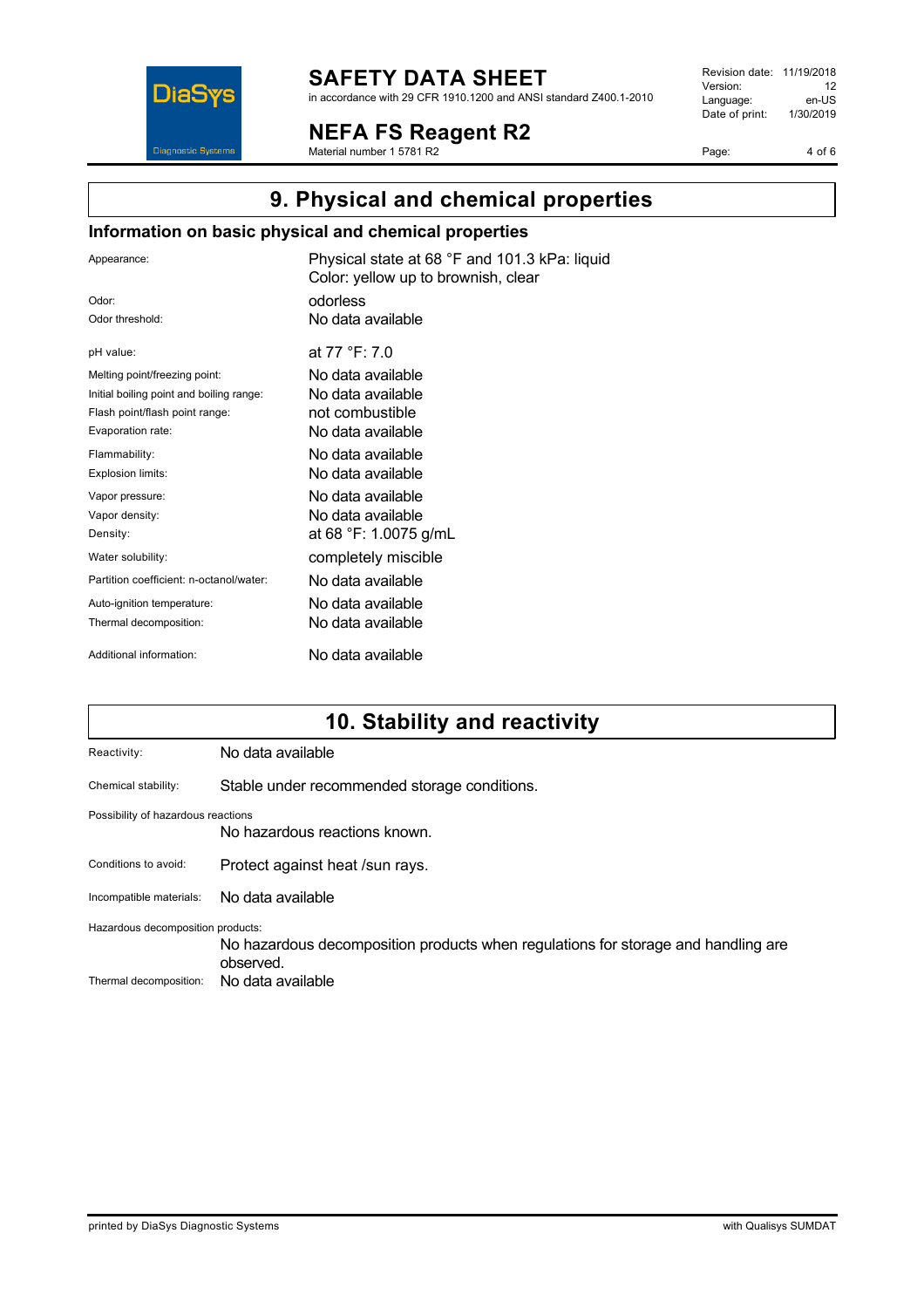

in accordance with 29 CFR 1910.1200 and ANSI standard Z400.1-2010

**NEFA FS Reagent R2**

Material number 1 5781 R2

Revision date: 11/19/2018 Version: 12<br>Language: en-LIS Language: en-US<br>Date of print: 1/30/2019  $Date$  of print:

Page: 5 of 6

**11. Toxicological information**

### **Toxicological tests**

Toxicological effects: The statements are derived from the properties of the single components. No toxicological data is available for the product as such. Acute toxicity (oral): Lack of data. Acute toxicity (dermal): Lack of data. Acute toxicity (inhalative): Lack of data. Skin corrosion/irritation: Lack of data. Serious eye damage/irritation: Eye Irritation - Category 2A = Causes serious eye irritation. Sensitisation to the respiratory tract: Lack of data. Skin sensitisation: Lack of data. Germ cell mutagenicity/Genotoxicity: Lack of data. Carcinogenicity: Lack of data. Reproductive toxicity: Lack of data. Effects on or via lactation: Lack of data. Specific target organ toxicity (single exposure): Lack of data. Specific target organ toxicity (repeated exposure): Lack of data. Aspiration hazard: Lack of data.

# **12. Ecological information**

#### **Ecotoxicity**

Further details: No data available

#### **Mobility in soil**

No data available

### **Persistence and degradability**

Further details: No data available

### **Additional ecological information**

General information: Do not allow to enter into ground-water, surface water or drains.

# **13. Disposal considerations**

#### **Product**

Recommendation: Special waste. Dispose of waste according to applicable legislation.

#### **Contaminated packaging**

Recommendation: Dispose of waste according to applicable legislation. Non-contaminated packages may be recycled.